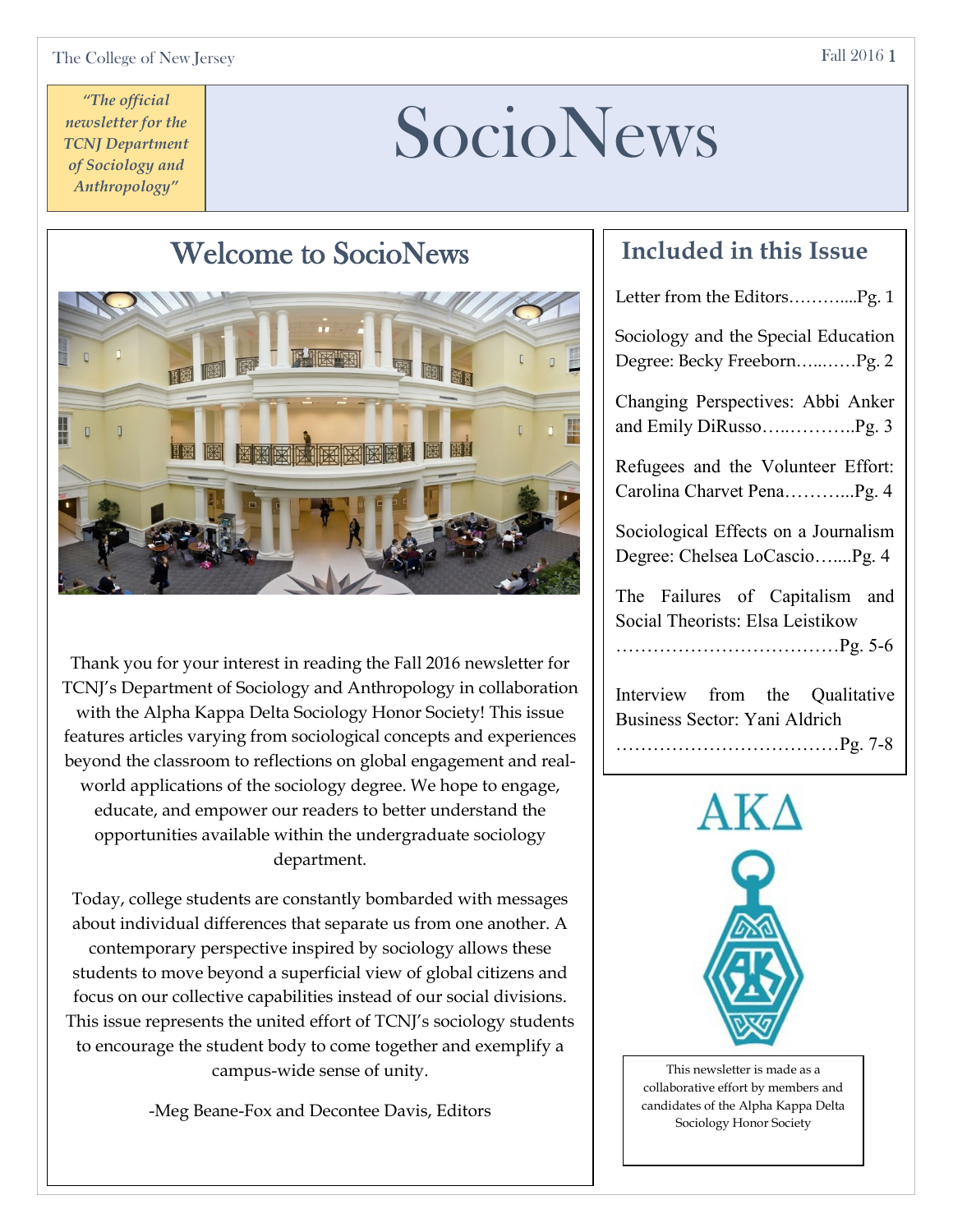# SocioNews

## Sociology and the Special Education Degree

As a double major in special education and sociology I often get asked "why sociology?" or "what good is sociology going to do for you as a teacher?" To many it would seem more practical to choose a second major I would more likely be teaching to my future students, such as math or English. Yet as I dive deeper into sociological topics and research, I have begun to realize just how lucky I am to be in the field. Sociology ultimately studies people and how they function within communities, societies and the world. It has offered me new insight into how our particular society is built and structured and opened my eyes to be more aware of the societal influence on people.

While disability is often related to biology, the way society perceives and deals with disability has a major effect on those who are disabled and is largely formed from cultural constructs. Disability is often stigmatized and well-endowed with negative connotations. Although those who are disabled have come a long way from being institutionalized and completely devalued, we still have a long way to go in creating an inclusive society where those who are disabled can truly thrive.

From what I have learned in various sociology courses, people with disabilities are often more likely to have lower socioeconomic status and overall less opportunities. Understanding the influence of the environment around students is an important pillar of teaching that has been reiterated throughout my special education courses. Having a better understanding of the kind of environment and societal impacts students may face and bring into the classroom with them, as sociology has taught me to better do, will ultimately aid me in becoming a more successful teacher and advocate for those with disabilities.

For me, being a special education teacher is more than just educating those with disabilities. It is about creating responsible and successful citizens while advocating and creating opportunities for my students. I know that my education in sociology and my ability to better understand how the world around my students works and how it may influence them will allow me to better serve my students and give them the support they really need.

-Becky Freeborn

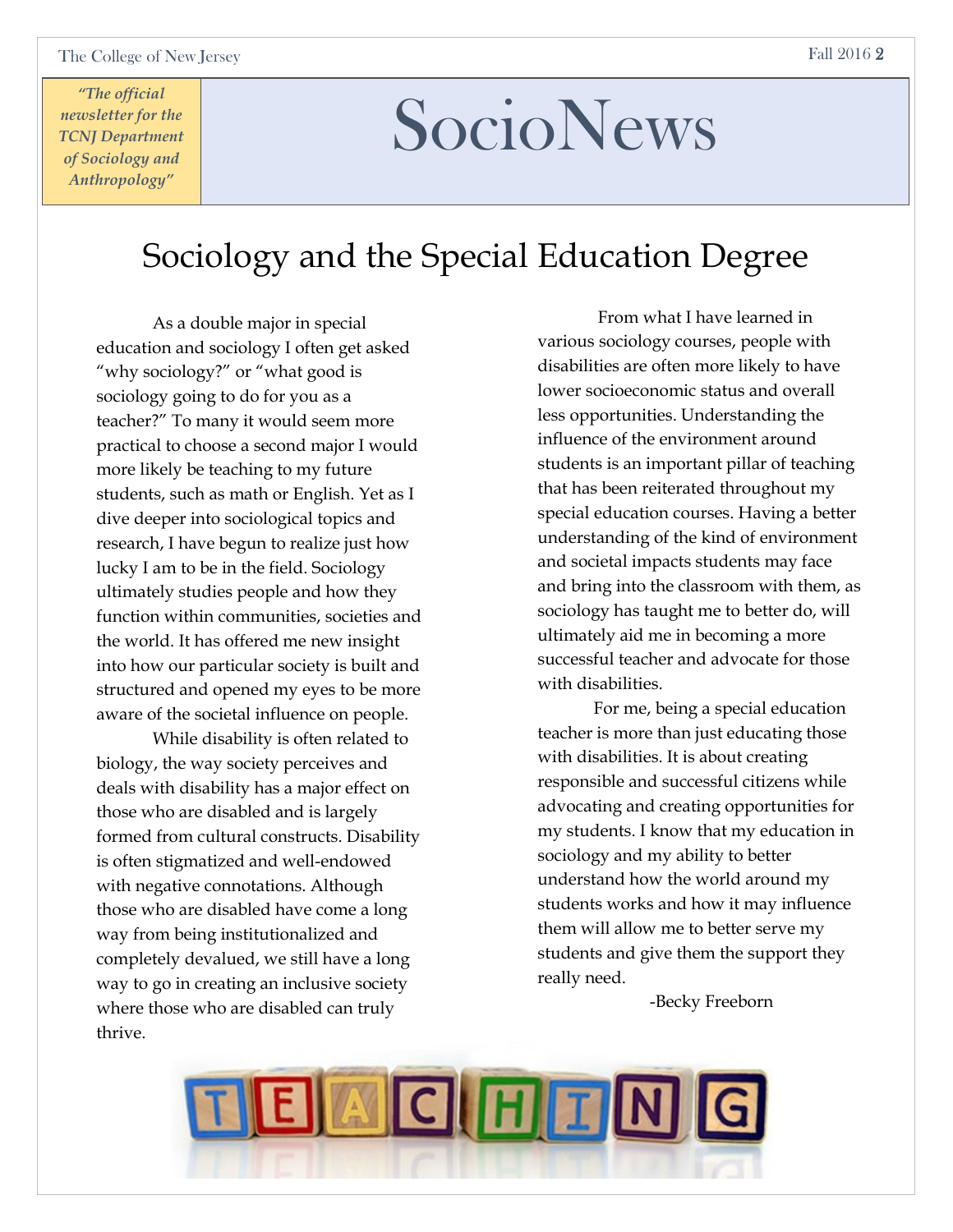# SocioNews

### Changing Perspectives: A Unique Course Experience with Dr. Clydesdale

In the spring semester of 2016, we took a course with Dr. Clydesdale titled Introduction to American Cultural Critics. There were a total of 16 students in our class; however, this was not a typical sociology course. Half of the students in our class were TCNJ students, but the others were inmates at Alfred C. Wagner Correctional Facility in Bordentown, New Jersey. These inmates were extremely motivated, they enrolled themselves in the NJ-STEP college program in the facility, and passed the necessary prerequisites to take this course. What made this learning experience unique was the inclusive atmosphere where we shared our opinions and openly discussed American culture in a safe environment… which just happened to be in a maximum security prison.

Before starting this class, we did not know what our classmates' offenses were, so we treated them like we would typical classmates at TCNJ. Of course, there was a fear of the unknown and we had heard mixed stories from various corrections officers about how we would be treated by our new classmates. We all tried to go in with an open mind, but of course everyone has their personal biases. The class was very discussion based, mostly with small group discussion, about issues in America such as racism and classism. We really got to know our classmates. We learned what their hobbies and passions were, in addition to their family life. Through discussions and small group work we all became very comfortable with one another. The inmates, our classmates, were incredibly nice, passionate people, who we can say that we genuinely would have been friends with had we had the opportunity to see them outside the gates of the prison.

After the conclusion of the course and after we left the prison for the last time, the TCNJ students in our class met with Dr. Clydesdale back at TCNJ to discuss what we had learned and how we felt about the experience that we had.

We came to the conclusion that we gained more from class than we had ever anticipated, and were very thankful for this opportunity. Dr. Clydesdale then showed us something that we did not know we could see. He showed us that you can look up the inmates on the New Jersey Department of Corrections website to find out what their offenses were that brought them to the prison.

Some of our classmates had been involved in gang violence or drugs, which we had assumed was the case. However, after learning that one inmate had stabbed someone in an act of revenge over 40 times at the age of 16, and another had intentionally set his family home on fire with his parents inside when he was also just 16 years old, we became aware of the dark reality of the mistakes they had made to end up in a place stripped of their freedoms because of a bad choice when they were young. We had become close to these classmates of ours, and seeing that they were capable of such dark acts was surprising to us. This enlightened us as to how the world is not just black and white, and there is a lot of gray area in between. Even though our classmates may have committed heinous acts, we were still capable of seeing the good inside of them through our deep and meaningful conversations throughout the semester.

This experience was much more than just learning about American cultural critics and critiquing Friedan and Dr. King's work. Through this opportunity we became exposed to different viewpoints and life stories that we never would have heard without stepping through the prison gates each week. Especially for two privileged young women like ourselves, this not only gave us insight into a world we had only read about, but we became able to check our privilege and learn about how people growing up in diverse ways experience the world differently.

-Abbi Anker and Emily DiRusso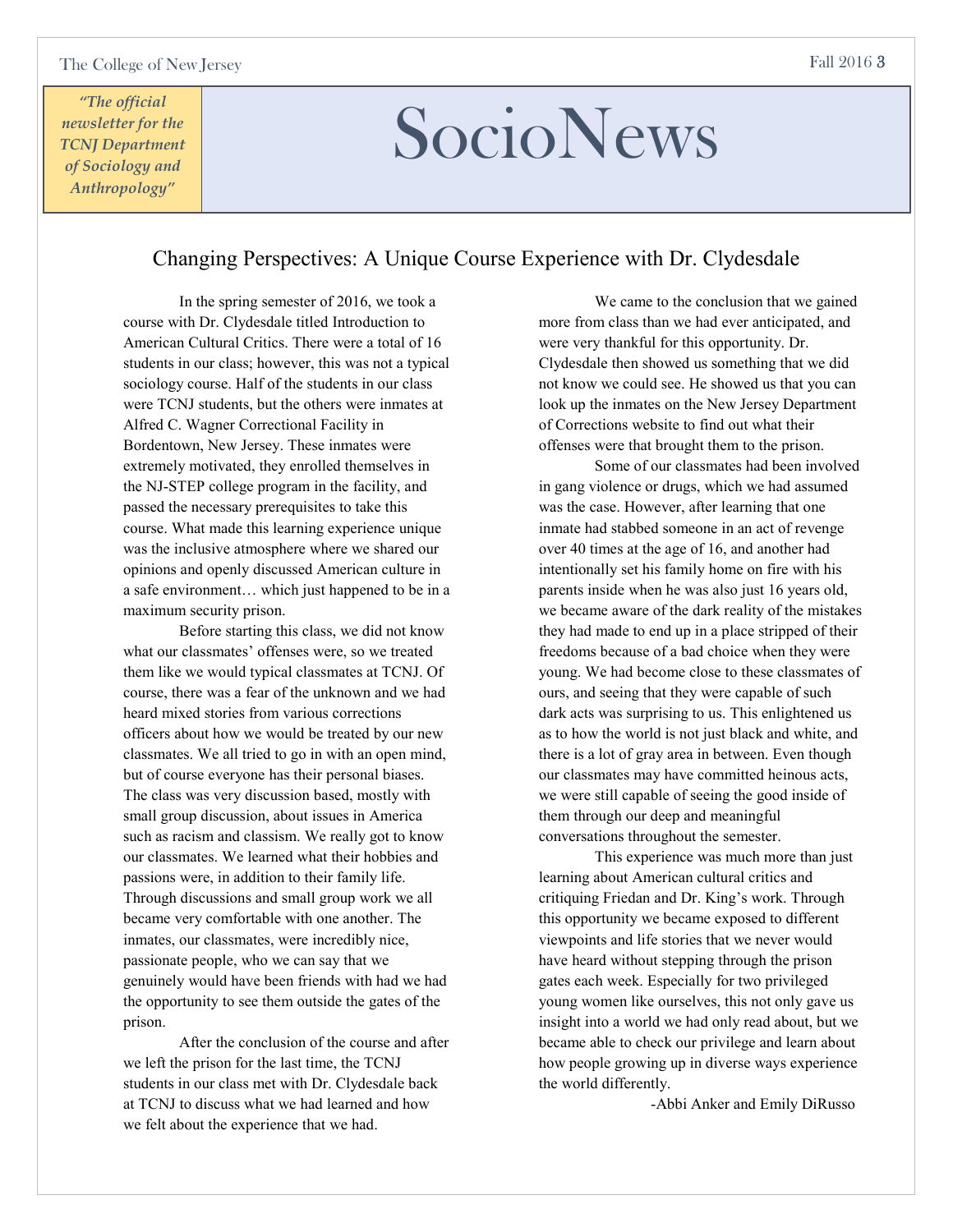# SocioNews

### Refugees and the Volunteer Effort

Last spring, I had the opportunity to study abroad in Bologna, Italy. The opportunity to learn about the Italian culture and travel to new places in Europe engendered two experiences in particular that were eye opening. Volunteering at two soup kitchens in Bologna and Athens allowed me to see a new side of Italy and have a closer look into the European refugee crisis. Both soup kitchens are run by Caritas, an international charity, that provides services in cities throughout the world. In Bologna, the main guests were homeless Italians and immigrants, while Athens welcomed families of Syrian refugees.

These experiences provided me with an insight into two critical populations both in Italy and Greece that are marginalized and ignored by system.

Italy is a country that is known for its tourism, however, its internal socioeconomic problems are not as widely known and commonly associated with Italian society. When volunteering at the soup kitchen, I saw firsthand the consequences of the high unemployment, marginalized immigrant population, and the Italian government's failure to provide for the welfare of its citizens. Prior to visiting Athens, I did not realize the severity of the refugee crisis. In Greece, Syrian refugees are not welcomed and have faced many struggles in their fight to survive. While volunteering in Greece, I was exposed to the diverse needs and challenges that the Syrian refugees experience upon their arrival at Europe.

### -Carolina Charvet Pena

### Sociological Effects on a Journalism Degree

I thought I had a decent grasp on how society operates, but my perceived reality was shattered when I took Introduction to Sociology. There, I realized how truly uniformed I was. Growing up in a homogenous, affluent community left me with a very narrow take on the world. My beliefs were first challenged when I started meeting TCNJ students of different backgrounds. However, I only took what they said as political rhetoric trying to sway me from my beliefs. It was not until my sister, a TCNJ alumna, advised me to take classes that could enhance what I was learning in my journalism courses. I chose Intro to Sociology, and it changed my life.

 I realized not only was the world vastly different from how I interpreted it, but that the seemingly political opinions I heard from TCNJ students were largely based on fact. Learning about the fundamentals of sociology opened my eyes to the experiences of people of differing socioeconomic backgrounds that I never saw throughout my sheltered life. What I learned in Intro to Sociology pushed me to pursue a minor in sociology.

However, the Development of Socio-Cultural Theory course made me want to upgrade it to a second major. Not only was I learning about theories that explain society as a whole, I was also able to apply what I was learning to explain certain phenomena in my own life. Sociology gave me the tools to understand my role in society, my connection to those around me, and much more.

 Not only has pursing sociology made me become a more well-round person, it has made me a better journalist, as well. While I consider myself a journalist more than a sociologist, I can apply what I have learned through sociology to my journalism career post-college. What I have learned from sociology has transformed the way in which I approach a journalistic piece—seeking out untold stories, asking questions that look at the bigger picture, talking to a variety of sources, among many other things. While journalists are already expected to do all of that, I believe my education makes me even more aware of the sociological factors that influence every story.

-Chelsea LoCascio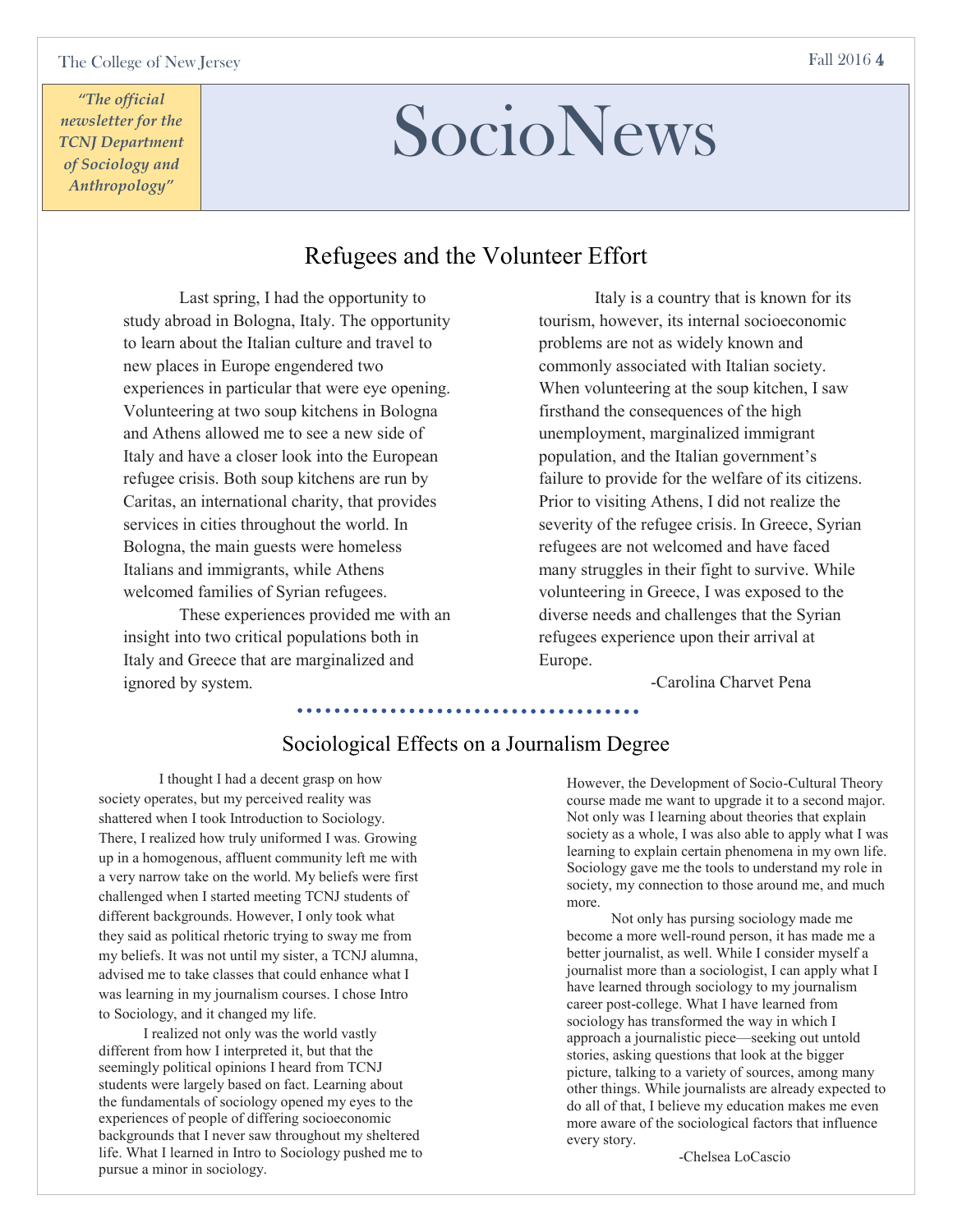# SocioNews

### The Failures of Capitalism and Social Theorists: Humanity

While in the 1600s, European owners of economic capital tended to enjoy the fruits of their land and labor. Luxuriating in its profits, Puritans, who had crossed the Atlantic Ocean to settle in the U.S., were guided by a more stringent ideology. Their Calvinist faith proclaimed that every person's position in afterlife was predetermined but unknown, so most Puritans worked anxiously to demonstrate their personal heaven-worthiness. Rather than actively enjoy leisure for its own sake, as their European peers did, Puritans funneled the profits from their business back into work. They developed a culture valuing honesty, punctuality, industriousness, and frugality to support their heaven-focused efforts. In large part due to the social norms around work, as Max Weber describes in the Protestant Work Ethic and the Spirit of Capitalism, when industrialization began, the Puritan's workaholic lifestyle encouraged the spread of capitalism much earlier and more thoroughly in the U.S than Europe. This is one reason why the effects of capitalism are seen most strongly in the U.S.

 Seeing the shift towards industrialization and capitalism, theorist Karl Marx examined how social groups related to each other in the new economic order. Among other insights, he articulated a shift in the trend of economic production: while in the feudal system, owners of economic capital produced things because they were needed and useful, in capitalism, owners of capital produced goods and services for the sake of profit. This meant producing goods and services that were not primarily useful but instead had the lowest input costs for the highest returns. This feature of capitalism has continued today and affected both consumer habits and global styles of production on a broad scale.

For consumers, this feature of capitalism has significantly increased the production of cheap goods. The availability of cheap goods has supported the growth of a consumerist culture, clearly seen in the U.S. Today as opposed to 70 years ago, it is much more common for Americans to buy cheap, short-term items and throw them out to replace them, rather than buying, reusing, or fixing a few quality items that last a long time. This has increased waste in the U.S. (Hickman 2000).

For producers of goods, the capitalism-required quest to have the lowest input costs and highest returns pushed businesses to mine the earth for resources, dispose of waste and toxic chemicals haphazardly, and seek to use the Earth's natural resources like oil and forests to their fullest economic potential, because it was more economically sound. This has been evident in the U.S. with the proliferation of coal plants, residual waste in oceans and rivers, and the spread of oil drilling and fracking. Many national governments outside of Europe have failed to provide sufficient economic incentives to reduce this behavior. Historically, in comparison to its economically developed peers, the U.S. has failed spectacularly at this endeavor. As a result of the capitalist-induced behavior and the weakness of federal legislation, the global health of air, water, and land has degraded considerably since industrial revolutions in the 1850s and 1950s. The effects of these phenomena are showing themselves through the dire effects of climate change.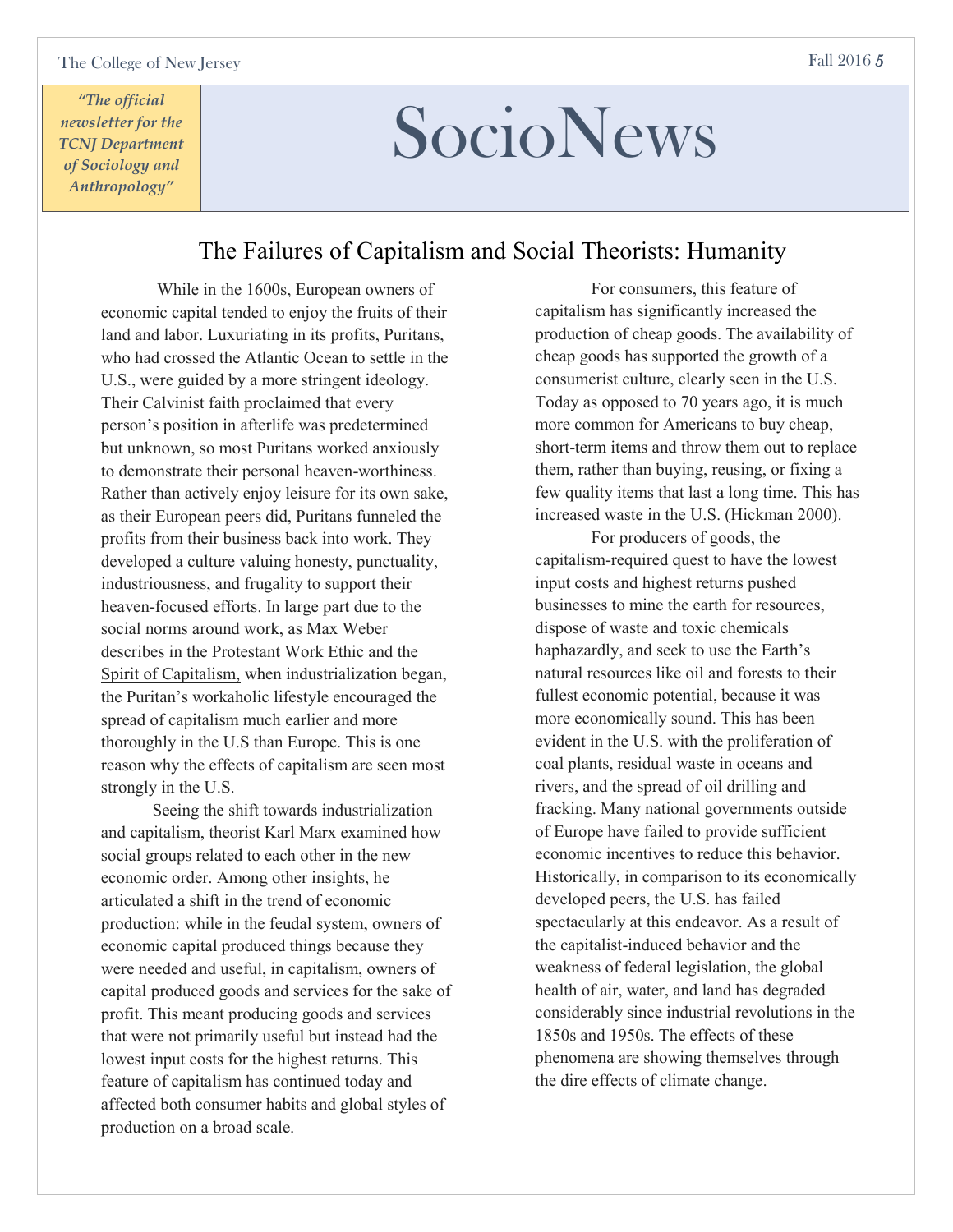# SocioNews

### The Failures of Capitalism and Social Theorists: Humanity (cont.)

Theorist Max Weber points out that capitalism has spread to the structure of our organizations, in the form of bureaucracy. Sociologist George Ritzer points out that capitalism has spread more broadly into our social values, especially in the U.S., through a rationalization, or "McDonaldization," of society in which the values of the efficiency, calculability, predictability and non-human technology have become prized in everyday aspects of modern social life. In addition to their analyses of the spread of capitalist practices, Marx, Weber, and Ritzer each describe the negative consequences of this increased rationality, focusing on worker exploitation, an "iron cage" of social organization that acts as a "polar night of icy darkness" (Weber 1994), and social values that "deny the basic humanity, the human reason, of the people who work within or are served by rational systems" (Ritzer 1983). However, in describing the negative impacts and effects of capitalism for workers, social organizations, and social values, these theorists fail to account for the positive social activists and movements fighting these trends.

 The degraded health of the environment is one clear situation that is a result of a structural feature of capitalism. While the U.S. especially has broadly failed to consider this in their legislative action, social movements sparked in the 1970s by Rachel Carson's book Silent Spring and publications like Limits to Growth, carried through continued news coverage, the growth of environmental organizations, and action by visible participants like Al Gore, other public figures, and recently, celebrities, have worked and succeeded at making environmental protection a part of public decisionmaking. The individuals and bodies supporting the social movement for environmentalism, motivated by reasons of humanity rather than economic rationality, have exerted power over this structural feature of capitalism. In the U.S., this human power has resulted in legislative changes like the Clean Water Act, Clean Air Act, and numerous other policies, and changes to everyday decision-making practices in the operation of businesses as well.

Social movements have fought features of capitalism in other aspects of life as well. Marx articulated that the functions of capitalism would result in the accumulation of wealth among a small number, which has become true in the U.S. The richest 1 percent in the U.S. have come to own more wealth than the bottom 90 percent (Kristoff 2014). The social movement of Occupy Wall Street in 2011 and the valuable conversation and public awareness afterwards brought attention to this issue. It resulted in a policy focus and action on the issue, mainly by the Democratic National Party.

 The values of efficiency in everyday life, as Ritzer discussed, have resulted in the proliferation of social media, an efficient way to receive social information from a large number of people in a short amount of time. The social movement against this is not clearly defined, but instead based on the collection of individuals who prefer and believe in the power of inperson quality time over texting or interacting on social media. By pushing this behavior on their friends, these individuals make a difference in the social lives of others through requests to "put the phone down" or engaging others in personal interactions rather than computer-based discussions. This exhibits their value for human connection over economic rationality.

 Social movements have long been a part of social life, worldwide, and have always played a role in society in the United States, arguably the most prominent capitalist nation worldwide. While the spread of capitalism has shifted producers towards profit (Marx), organizations towards bureaucracy (Weber) and social values towards calculability and rationality (Ritzer), with both positive and negative effects, the strength of social movements in fighting these structural features has been powerful. While rational systems have in many cases deprived individuals of their "basic humanity" (Ritzer), in rejection of these forces, individual action of micro conversations and mass organization have and will always make a difference. -Elsa Leistikow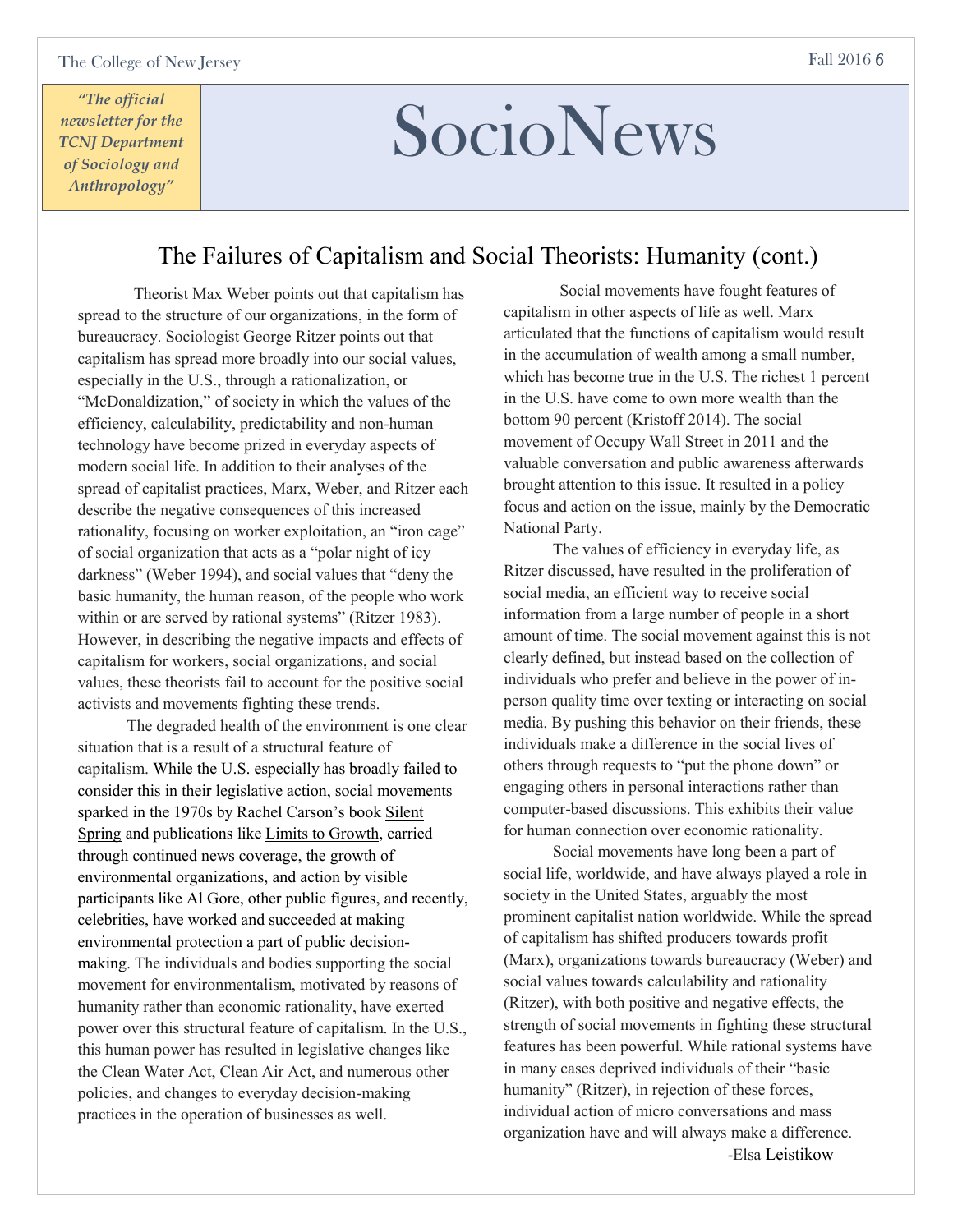# SocioNews

### Interview from the Qualitative Business Sector

As some of us near graduation, I know this thought has crossed our minds: "What am I going to do with my degree?"

Some of us are planning to go to graduate school, some want to jump right into working, some want to take other paths after graduation, but our common link is that we are all probably pretty nervous to take the next step towards the real world. Some of us are still figuring out where we want to take our sociology degree post-graduation. In order to calm these nerves, I interviewed Brandon Cook, our very own TCNJ Alum who graduated with a major in sociology and a minor in finance and has been working as a Practice Manager in Media, Pennsylvania since August 2015. He sheds some light onto the job application process he went through, how he got to where he is, and how the sociological skills he learned help him with his position.

### 1. What do your everyday responsibilities include?

I oversee clients by producing monthly financial statements, presenting those reports at monthly meetings, acting as a liaison between clients and my company, resolved issues brought forward by clients, meet with clients to communicate practice results, discuss practice and industry trends, and share intellectual capital, compile data, analyze trends, and summarize into executive briefings, identify problems, develop solutions and ensure timely resolution, work closely with Practice Administrator and Physicians to understand practice pattern and trends and provide specific requests from client, and I also work with multiple levels of senior management on new projects including: product development, marketing & sales, consulting, compliance and other areas.

2. How do you use sociology in your current job? What sociological (qualitative and quantitative) skills do you use the most? When do you use these skills?

Data analysis, problem solving, and communication (writing/presenting). I use these skills every day. I am always performing data analysis to take large masses of data and turn it into meaningful and actionable information. Data analysis has got to be the most important skill that I've taken from Sociology. I always am presenting performance to clients in meetings, or presenting to senior management. Communication both verbal and written is crucial skills in the business world. I use data analysis to identify trends, areas of improvement, financial impacts (negative or positive impacts to revenue), Returns on investments, contracts. I also use data analysis to analyze survey results, or for other actionable data. I use communication skills with emails to clients, phone meetings or in person meetings, and when I am presenting things to senior management.

3. How did you find out about your current job? What was the process you went through in getting this job?

I found out through my Aunt who has a good friend who is the Chief Operating Officer. The COO posted something on Facebook to her friends and family, my aunt sent me the posting and I ended up applying. I applied to the Chief Operating Officer and had an interview about 2 weeks later with the COO and the CEO/President (and this case the CEO is the owner too). After a month passed, I was about to accept another job in NYC, but received an email the morning of. The COO set up a phone call with me for the next day and offered me the job. That afternoon I received a contract through email and gave me 2 weeks to accept/deny. I accepted 10 days after receiving it.

4. Did you have any jobs (either on- or off-campus) while going to college that helped you in getting your current job?

Community service was something that made me stand out from many other candidates and a big part of why I was chosen. I also worked at Retro Fitness during college. This was important because it showed the ability to manage school, which is basically a full-time job in itself, and a part time job on the side.